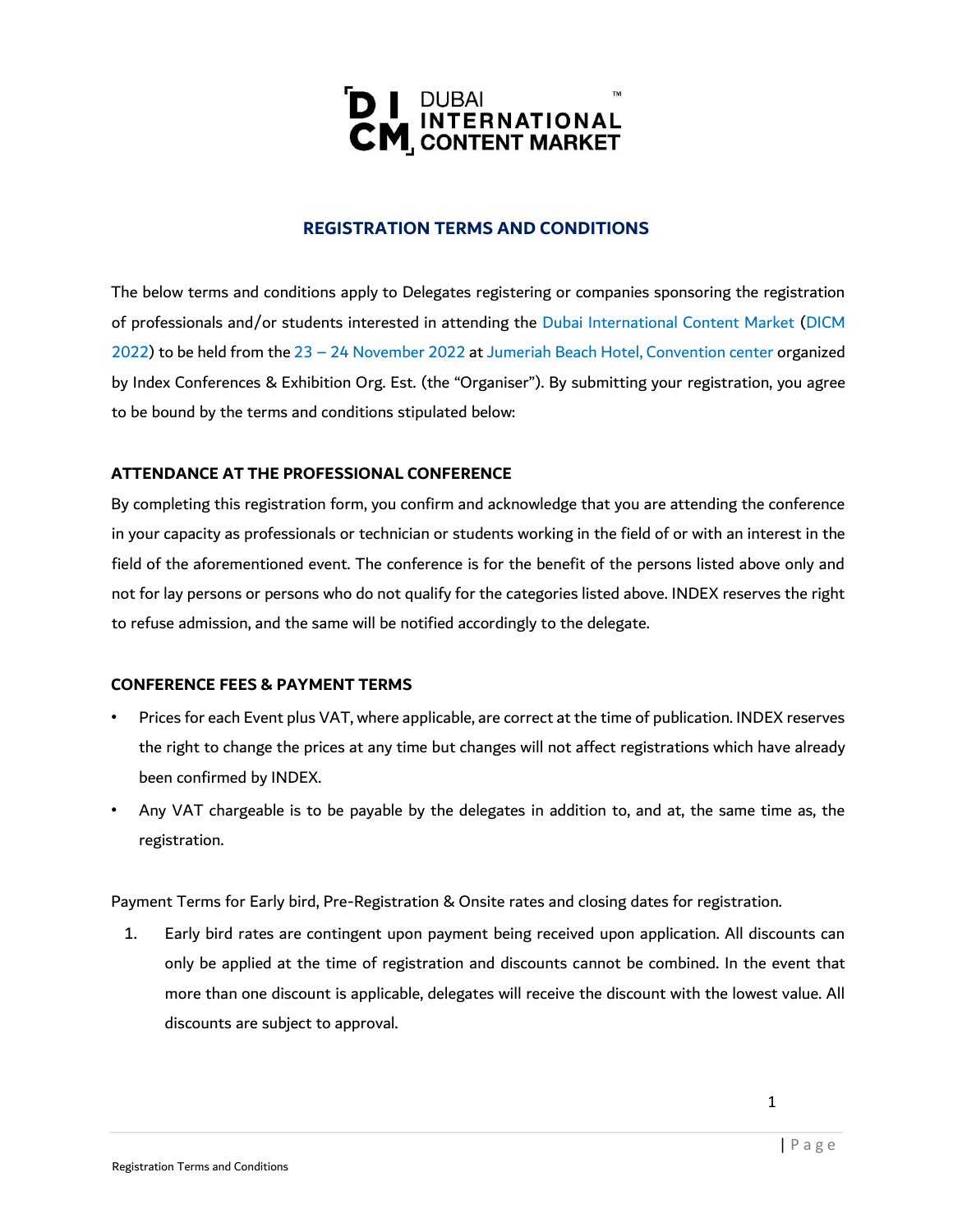- 2. The closing date for the early bird rate is [15 August 2022] for all payment methods. Full and clear payment must be received on or before [12 August 2022] in order to obtain the early bird rate. The Events Team is unable to honour any requests to obtain the early bird rate after these dates.
- 3. Pre-registration rates will be offered to delegates until the [15 June 2022] and payments via cheque, bank transfer, cash or credit card will be accepted. If payment in full is not received before the Event, INDEX reserves the right at its sole discretion and without liability either to require payment as a condition of entry to the Event or to refuse entry to the Event. No refunds of any proportion of fees already paid (if any) will be made and any balance of the fees will remain due and payable where entry to an Event is refused.
- 4. Onsite registration commences on [24 November 2022] and only payments via cash or credit card (online or onsite) will be accepted.

# **THIRD PARTY AND GROUP REGISTRATION**

- 1. If you are booking on behalf of another person, you confirm that you are authorised by that person to make the booking, and that the person has confirmed their agreement to be bound by these terms and conditions. You acknowledge and agree that both you and the person for whom you are making the booking will be bound by these terms and conditions mentioned herein.
- 2. You also acknowledge and agree to provide full and complete contact details of the delegates in the required format as requested by the Event's team.
- 3. INDEX shall not be liable for the consequences or damages directly or indirectly ensuing from incorrect, misleading, imprecise or incomplete information either contained in the registration form or based on any other details furnished by the Delegate; INDEX reserves the right to refuse to consider inadequately or not fully completed registration forms or registration forms submitted later than the date specified.

#### **INFORMATION FOR REGISTERED DELEGATES**

- 1. Entry will be regulated through receipts issued by INDEX. Registration number will be issued only upon receipt of payment and entry to the conference will be permitted by the registration number. Please carry a print of the payment receipt and registration number.
- 2. In the event you have registered but yet to receive the payment receipt, please contact registration@dicm.ae

2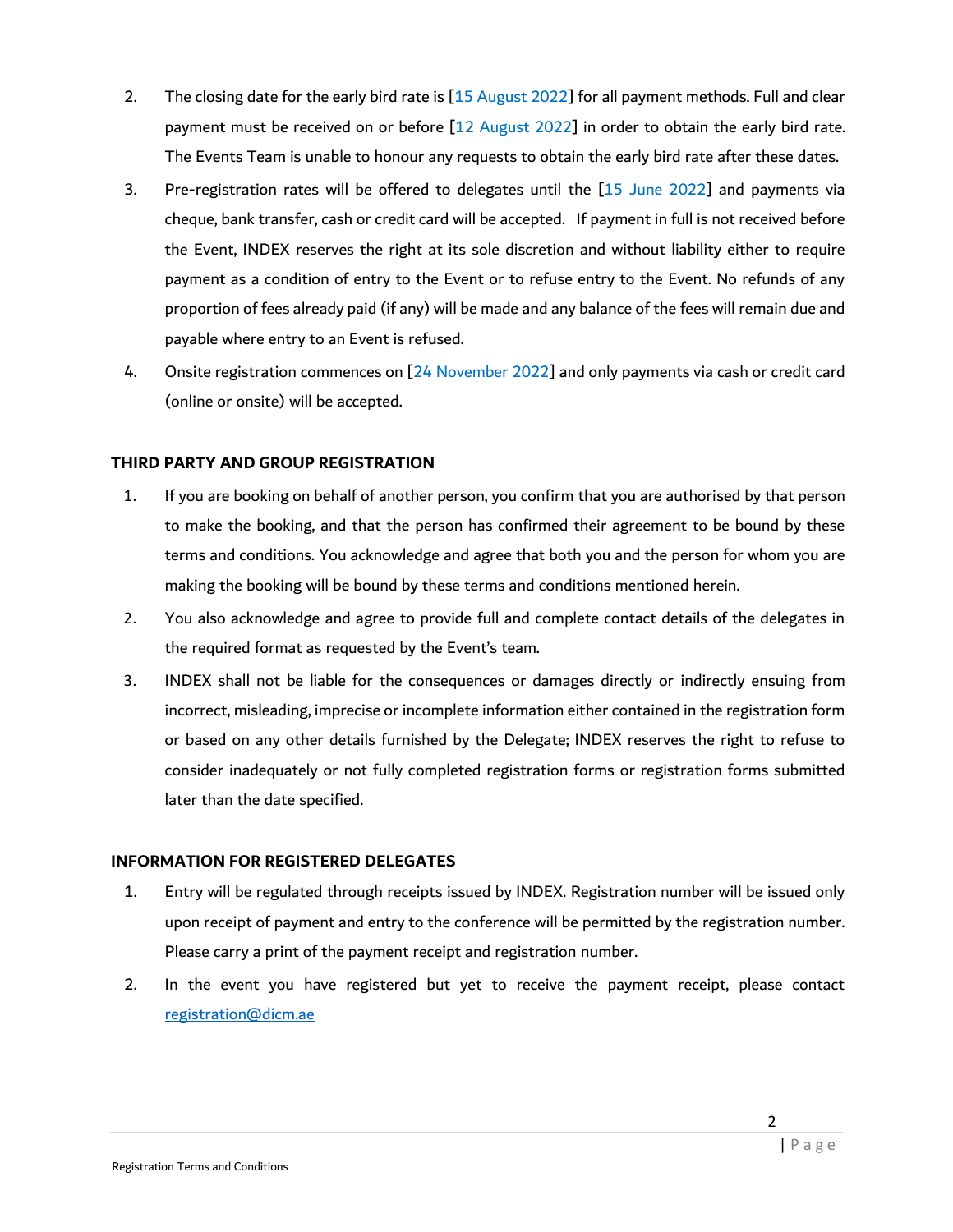#### **CANCELLATION, SUBSTITUTION/REGISTRATION TRANSFER & REFUND POLICY**

No refunds can be given. Conference fees once processed cannot be cancelled or refunded, however the following is permitted under the discretion of INDEX:

- 1. Registration may be transferred to another person (substitution) subject to agreement with INDEX and supported by clear written communication, in special conditions such as personal ailments or non-issuance of visas, INDEX reserves the right to reject such a request. (Deadline for name change is within one week after the request approval).
- 2. In the event that INDEX cancels the Event for any reason (except for force majeure circumstances), you will receive 100% of the conference fee paid.
- 3. In the event that INDEX postpone an event for any reason (except for force majeure circumstances) and the delegate is unable or unwilling to attend on the rescheduled date, you will receive 100% of the conference fee paid.
- 4. INDEX reserves the right to cancel any registration after confirmation in which case all fees paid will be refunded. You acknowledge that the refund of registration fees is your sole remedy in the event of cancellation of your registration by INDEX and all other liability is expressly excluded.
- 5. Except as specified above, no credits will be issued for other forms of cancellation.
- 6. INDEX is not responsible for any loss or damage as a result of a transfer, substitution, alteration and/or cancellation/postponement of an event. INDEX shall assume no liability whatsoever in the event this conference is cancelled, rescheduled or postponed due to fortuitous event, act of God, unforeseen occurrence or any other event that renders performance of this conference impracticable, illegal or impossible. For the purpose of this Clause, a fortuitous event shall include, but not limited to: war, fire, extreme weather or other emergencies.

#### **PROGRAMME CHANGES**

Please note that Speakers and topics were confirmed at the time of publishing; HOWEVER, it may be necessary due to unforeseen circumstances to alter the content, timing speakers or venue. INDEX reserves the right at any time to postpone, change the format, alter or modify the advertised Speakers and/or topics, if necessary, Delegates/Participants, content, location and timing of the Event or any other aspect of the Event, in each case without liability for any reason whether or not due to causes beyond its reasonable control. In the event that the conference is cancelled, and other aforementioned occurrences, delegates will be notified promptly prior to the advertised date of the event. INDEX accepts no liability in respect of any loss or damage, whether direct, consequential or otherwise arising from any delay in providing the conference or change of venue. Please visit the relevant site, which is updated regularly.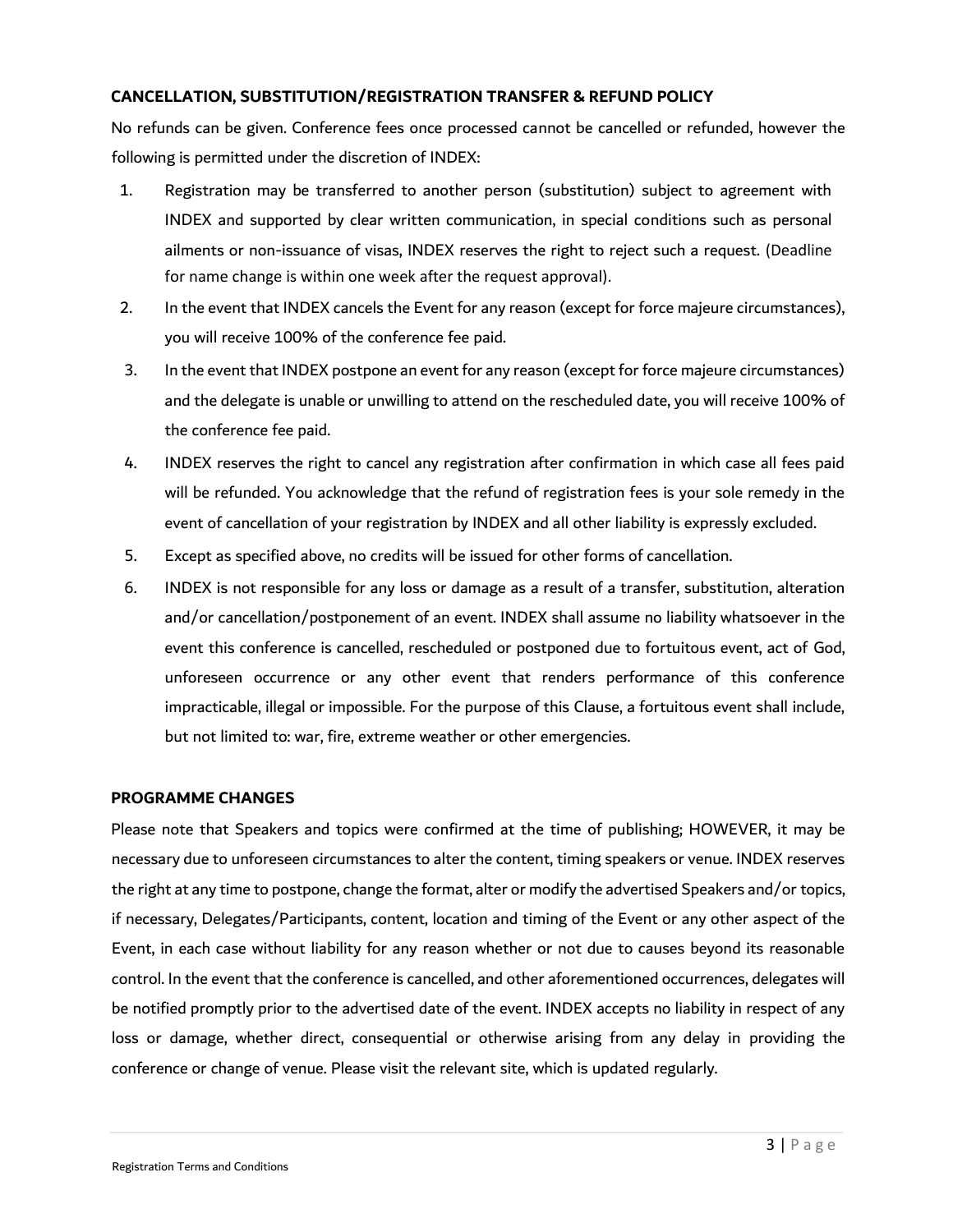# **(Non – Appearance/Cancellation of Speakers)**

- Should Speaker(s) of this event fail to appear, either due to illness, accident or by cancellation, adverse weather conditions or any travel disruption, INDEX accepts no liability for these, and that neither party, nor any representative shall be liable for any payment and/or refunds.
- INDEX reserves the right without liability to refuse admission to, or to eject from the Event, any person in its absolute discretion, including (without limitation) any person who fails to comply with these terms and conditions or who in the opinion of INDEX represents a security risk, nuisance or annoyance to the running of the Event. You agree to comply with all reasonable instructions issued by INDEX or the venue owners at the Event.

#### **BANKRUPTCY OR LIQUIDATION**

In the event of any Delegate committing an act of bankruptcy or if a limited company being wound up, this terms and conditions shall be determined void and all monies already paid shall be retained by INDEX.

#### **ACCOMMODATION/TRAVEL**

- Please note that accommodation and travel are not included in the conference fee.
- Accommodation/ travel arrangement must be made by the Attending delegates.

# **PROMOTIONAL ACTIVITY**

- No Delegate shall engage in or permit filming, sound or video recording, telecasting and broadcasting at the Exhibition venue unless prior written approval is obtained from INDEX.
- No distribution of publicity materials is allowed during the conference anywhere within the vicinity of the Conference or anywhere else within the Exhibition Venue.

#### **PHOTOGRAPHY AND OTHER IMAGE RECORDINGS**

- All types of unauthorised photography and recording/transmitting of audio or visual material, data or information is expressly prohibited.
- Photography and recordings photographs will be taken at the conference by an official Event photographer, which may be used by INDEX in post-event publicity and on future marketing materials. In registering to attend the conference, delegates agree to the official photographer taking such photographs, and to INDEX using the photographs as set out above. If you do not wish to be in any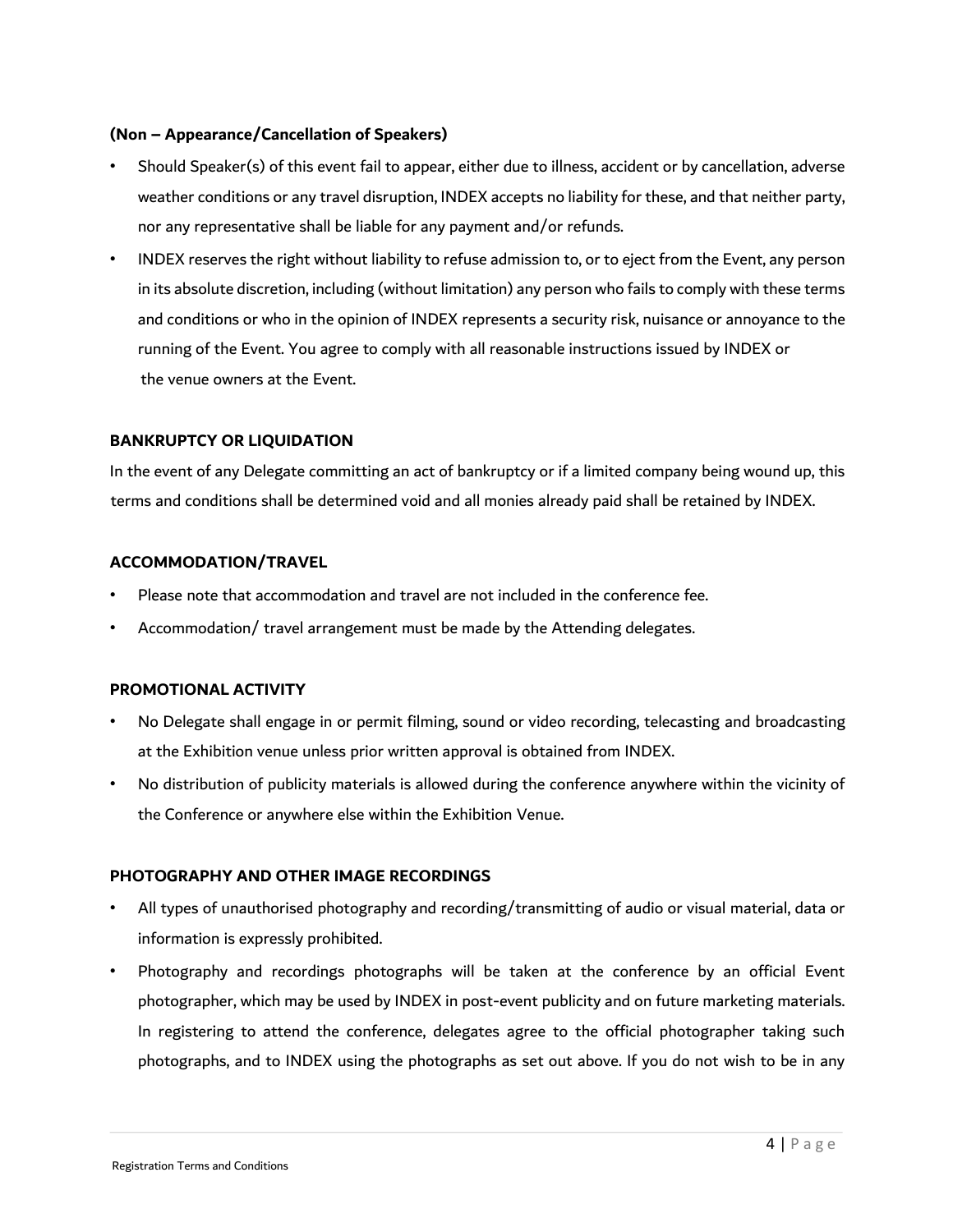photography, kindly notify a member of INDEX Events Team immediately upon arrival at the conference for further guidance.

**NOTE: Please note that other attendees at the conference (delegates, speakers, exhibitors and sponsors etc.) may also take photographs; INDEX accepts no responsibility in connection with the use of these photographs.** 

# **DELEGATE IDENTIFICATION**

Full particulars of Delegate must be submitted to INDEX for approval and registration before they may be admitted to the Conference/Exhibition. As the personnel are approved by INDEX ('authorised personnel') they will be issued badges for identification and admission purposes. Delegate shall procure that authorised personnel:

- i. Display their badges conspicuously whilst in the Venue; and
- ii. Do not pass their badges to other persons.

**\*Delegate must wear the identification badges issued by the Organiser at all times. Additional attendees/staff will be permitted upon payment of the relevant registration fees.** 

**NOTE: For verification purposes, INDEX shall reserve the right to request for any identification.** 

# **DATA PROTECTION**

- INDEX may collect and process personal company data, which may include personally identifiable data such as the contact person's email, address and contact number ("personal data") in order to perform its obligations pursuant to this Terms and Conditions as well as to provide Delegate information about future events. INDEX will mainly collect the personal data directly from Delegates when they complete the Application Form or through other approved INDEX third party service providers. Provision of the personal data would be mandatory. Without such information INDEX may not be able to perform its obligations under this Terms and Conditions, such as to contact the Delegate with anything related to the registration/Event (if any).
- Such data will generally not be transferred or shared with any other entity, though there may be disclosure or sharing of personal data for purposes of compliance with laws, regulations or directives by regulators or authorities. By submitting personal company data to INDEX and signing the application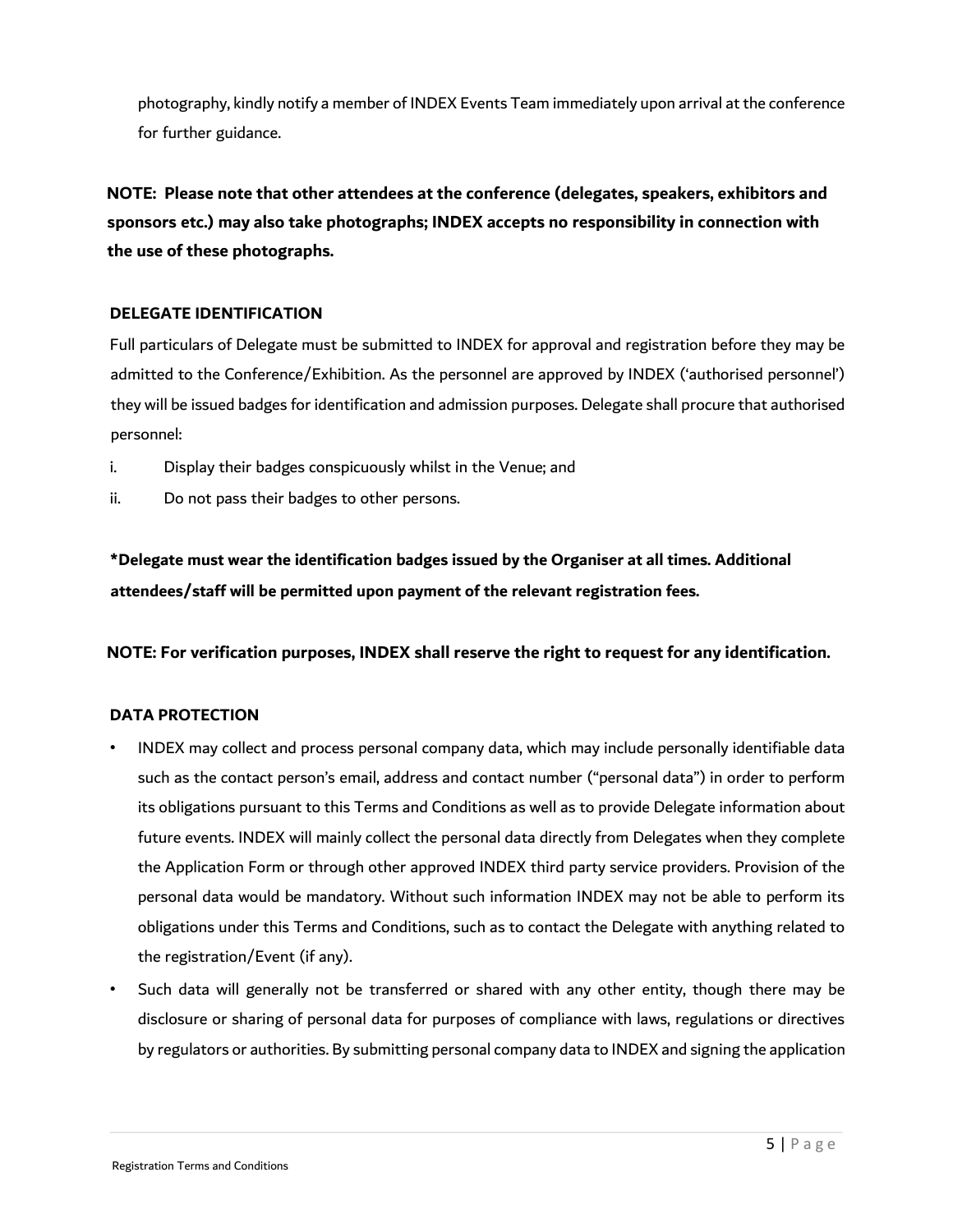form, Delegate's expressly consent, on behalf of their officers and employees, to the transfer and processing of that personal company data in the UAE and elsewhere.

\*Compliance with all applicable data protection laws is of the utmost importance, this also includes the European General Data Protection Regulation of May 2018 (Regulation (EU) 2016/679) (the GDPR). Where shared Personal Data that constitutes EU Personal Data is transferred by the Organiser in a location outside of the European Economic Area "EEA", the Organiser shall comply with its obligations pursuant to Chapter 3 of the GDPR (Rights of the data subject) and Part V of the PDPA (Access to and Correction of Personal Data).

#### П **Consent and rights of the delegate**

- i. By agreeing to this Terms and Conditions, the Delegate consent to the collection and use of his/her personal data as outlined in this Statement, including the use and provision of his/her personal data for direct marketing. Please send requests to access or correct data, to cease communications, and questions or complaints to: E-mail: info@dicm.ae
- ii. Delegates' information is kept on INDEX group companies' database and used by INDEX group companies to assist in providing selected products and services which may be of interest to the Delegates and which will be communicated by letter, phone, fax, email or other electronic means. The personal information which you provide to us will be held by us on a database and may be shared with INDEX group of companies for direct marketing purposes. Please note, however, that INDEX may release the Delegate's personal data if required to do so by law, or by search warrant, subpoena or court order.
- iii. For company-related data, INDEX utilise such information for the purpose of sending event related offers, managing business processes with you as a Delegate, information and advertising prior and after the event, communication and delegate databases updating in the UAE and abroad, and market research.
- iv. If you do not wish your personal data to be used together with the company data, you are free to object at any time to the further use and communication of your personal data to third parties by emailing it to us at info@dicm.ae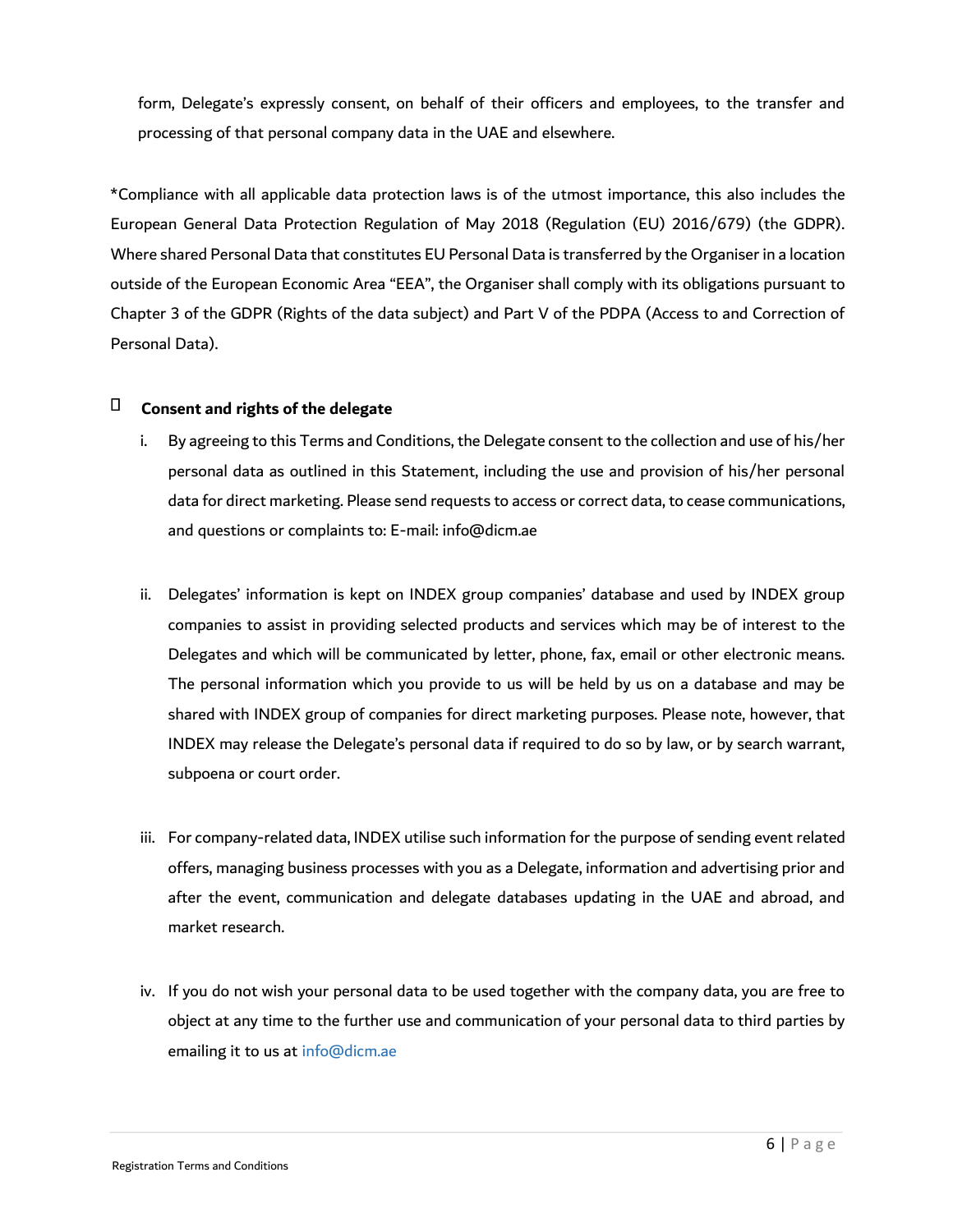**NOTE: Each delegate badge will be marked with a barcode which can be scanned by Exhibitors to capture your personal information such as your name, job title, organisation and email address. Please inform the exhibitor at the time if you do not wish to have your details scanned.** 

#### **DISCLOSURE OF INFORMATION**

Delegate's personal data without the data subject's permission, will not be disclosed or shared with any third parties for purposes other than those stated at the time the data was collected. INDEX will retain the personal data it holds confidential but in certain circumstances, may provide or transfer the personal data to:

- i. Its agents, advisers, service providers, contractors, and auditors, in connection with their operations and/or services for facilitating and enhancing their operations, conducting analysis, research and auditing based on the personal data;
- ii. Its overseas offices, affiliates, joint ventures partners, which are also exhibition organisers, for the purpose of conducting direct marketing in relation to the promotion of and invitation to their trade fairs in UAE and around the world;
- iii. Persons to whom the Organiser is required to make disclosure under applicable laws in or outside the United Arab Emirates.

# **COPYRIGHT**

All intellectual property rights in all materials produced or distributed by INDEX Conferences and Exhibitions in connection with this Event is expressly reserved and any unauthorised duplication, publication or distribution is prohibited.

#### **FORCE MAJEURE**

INDEX shall be under no liability if it shall be unable to carry out any provision of the Terms and Conditions for any reason beyond their control including Act of God, legislation, war, terrorist activity, fire, flood, drought, failure of power supply, lock-out, strike or any other general cases of "force majeure" whether or not "ejusdem generis" with the foregoing or any cause not within INDEX control or for any loss or damage sustained in the event that the opening or holding of the Exhibition is prevented, postponed or abandoned or if the hall becomes totally or partially unavailable for the holding of the Exhibition due to any of the foregoing causes.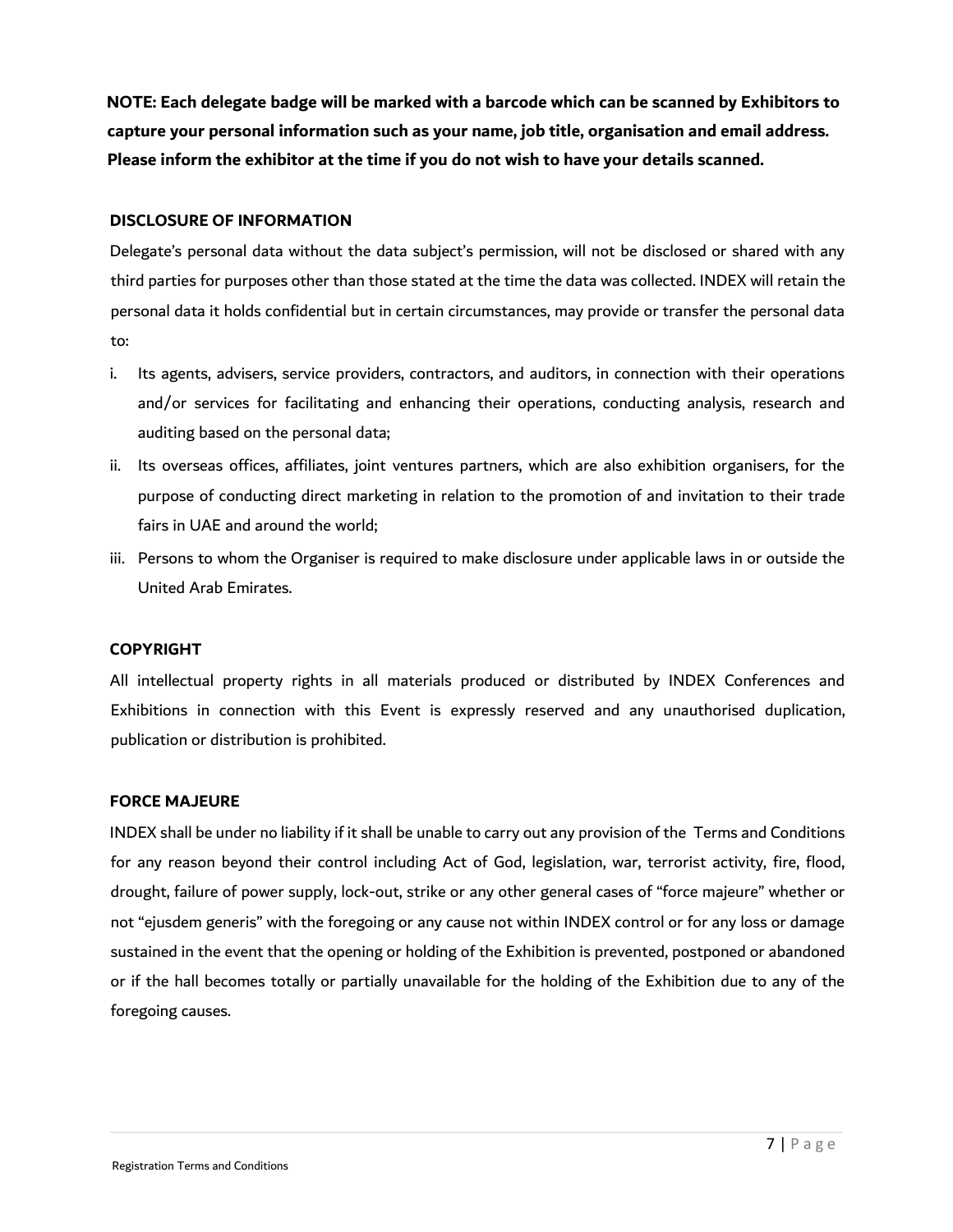# **EXCLUSION OF LIABILITY**

INDEX excludes all liability for loss, injury or damage to persons or property at the Event. All indemnities, warranties, terms and conditions (whether express or implied) are excluded. INDEX accepts no liability for any loss or damage whatsoever that you may suffer in connection with or arising from the Event whether direct, indirect or consequential (including but not limited to loss of profit, loss of business or any other type of economic loss) or otherwise. In the event that INDEX is liable to you for any reason, it's total liability to you in relation to the Event (whether under these terms or conditions or otherwise) is limited to the amount of the registration fees paid by you to INDEX ONLY. The limitations and exclusions in this condition only apply to the extent permitted by applicable law.

#### **AMENDMENT**

INDEX reserves the right to amend these terms and conditions from time to time and you will be subject to the terms and conditions in force at the time your registration is submitted.

#### **ADDITIONAL RULES AND REGULATIONS**

- INDEX reserves the right to interpret, alter and amend these General Terms and Conditions and to issue additional rules and regulations at any time they consider necessary for the orderly operation of the Exhibition, all interpretations of these Conditions and any additional rules and regulations by the Organiser shall be final.
- Delegate shall abide by the rules and regulations of the Exhibition Venue which are deemed to be integral parts of and incorporated into these General Terms and Conditions. In the event of conflict between the provisions of such rules and regulations and these General Terms and Conditions, these General Terms and Conditions shall prevail.
- In the event of a breach of any of the conditions herein INDEX may in all cases retain all monies paid by the Delegate and recover further monies from the Delegate as provided herein. All communications should be addressed to:

INDEX Conferences & Exhibitions Organization Est.

P.O. Box: 13636 Tel: +971 4 520 8888 E-mail: info@dicm.ae

Website: www.dicm.ae